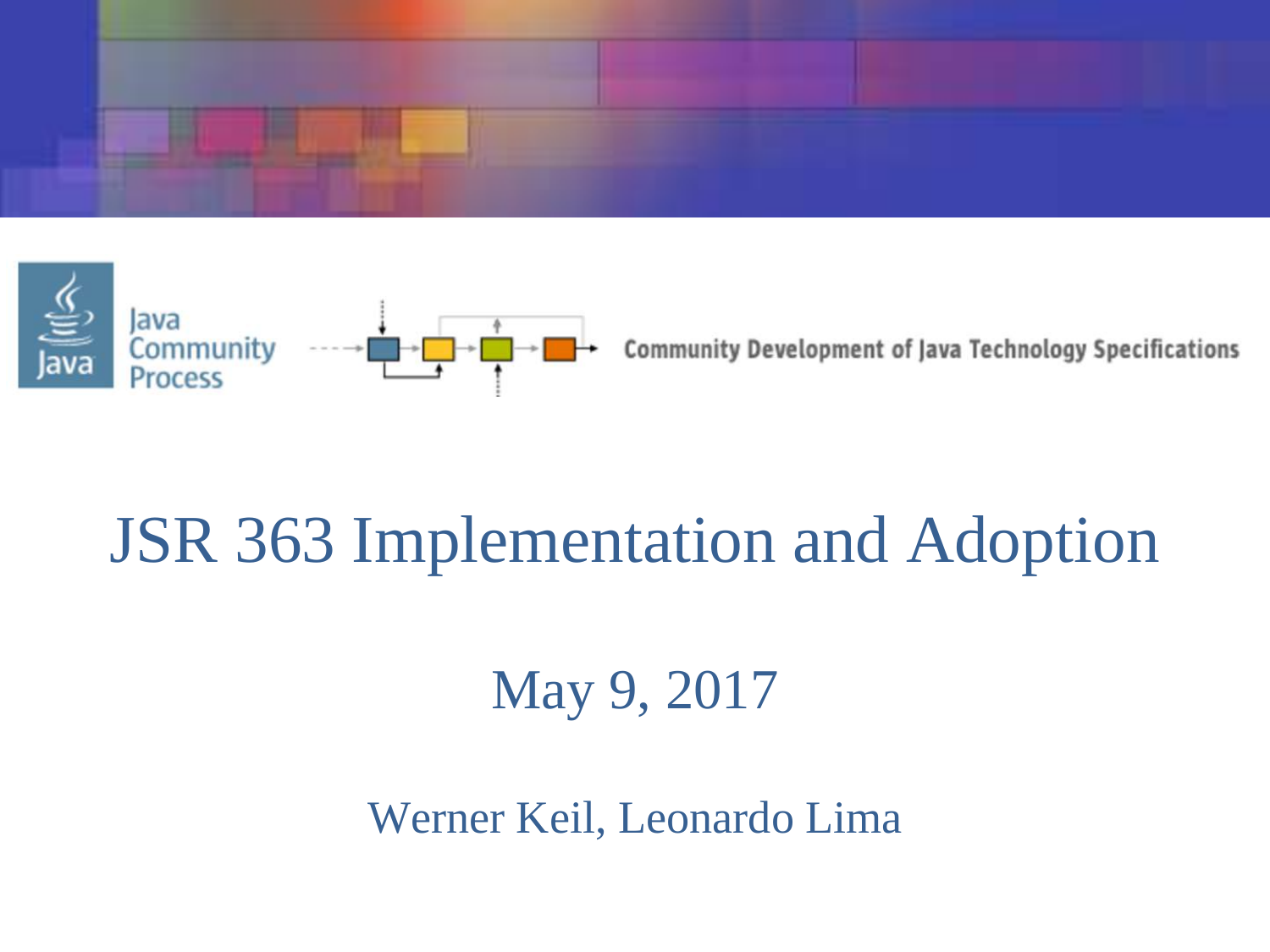• A framework supporting robust representation and correct handling of quantities.

- For example, it may be unclear whether a person's mass is expressed in pounds, kilograms, or stones.
- JSR 363 established safe and useful methods for modelling physical quantities.
- Interfaces and abstract classes supporting unit operations including
	- Checking of unit compatibility
	- Expression of measurement in various units
	- Arithmetic operations on units
- Concrete classes implementing standard unit types (base, derived) and unit conversion.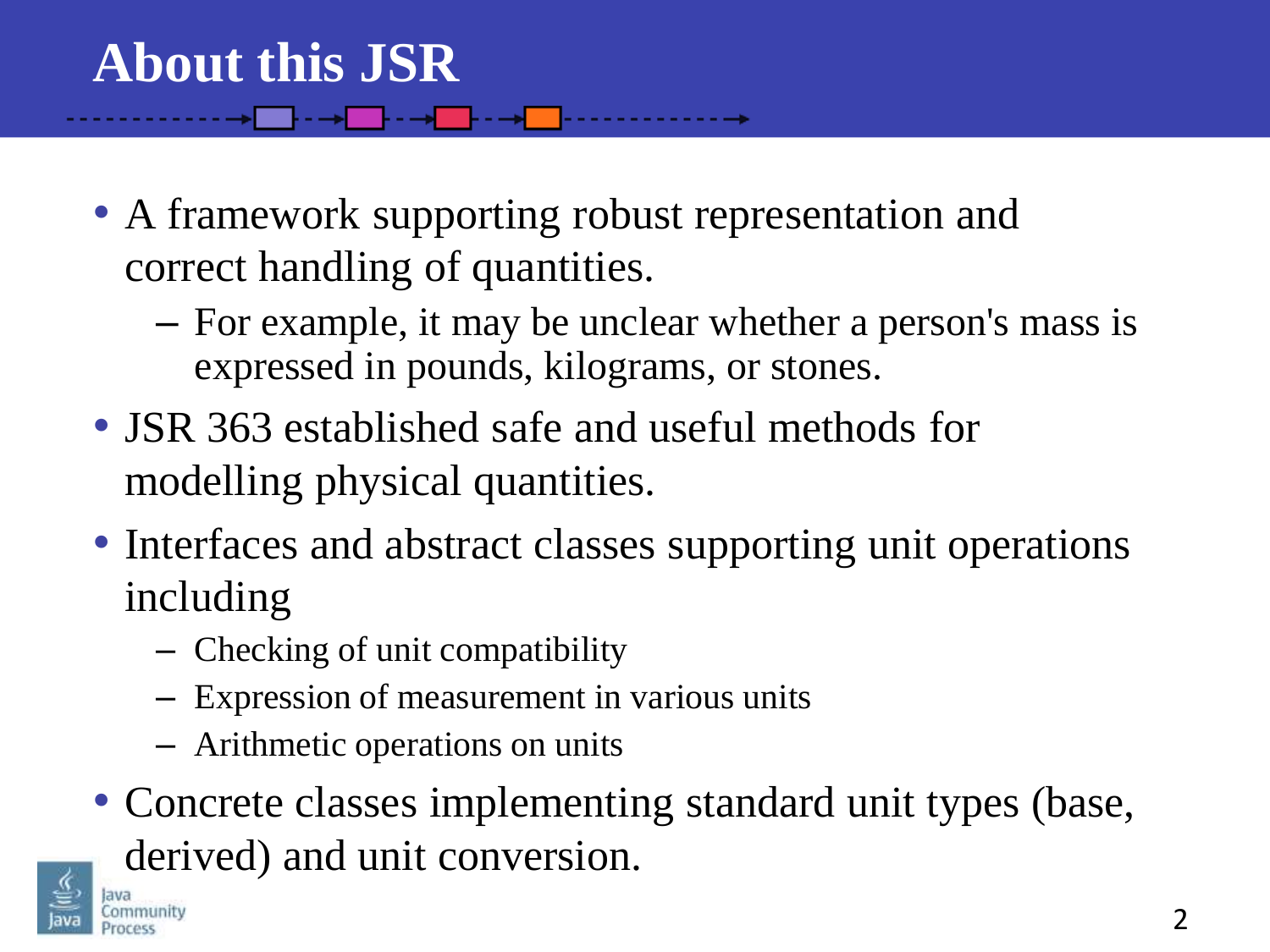### **History**

- List the significant dates in the history of JSR 363.
	- Submitted: March 11, 2014
	- Creation approved: April 7, 2014
	- EDR finished: January 27, 2015
	- Public Review: November 18, 2015 thru January 11, 2016
	- Proposed Final Draft: July 19, 2016
	- Final Release: September 13, 2016

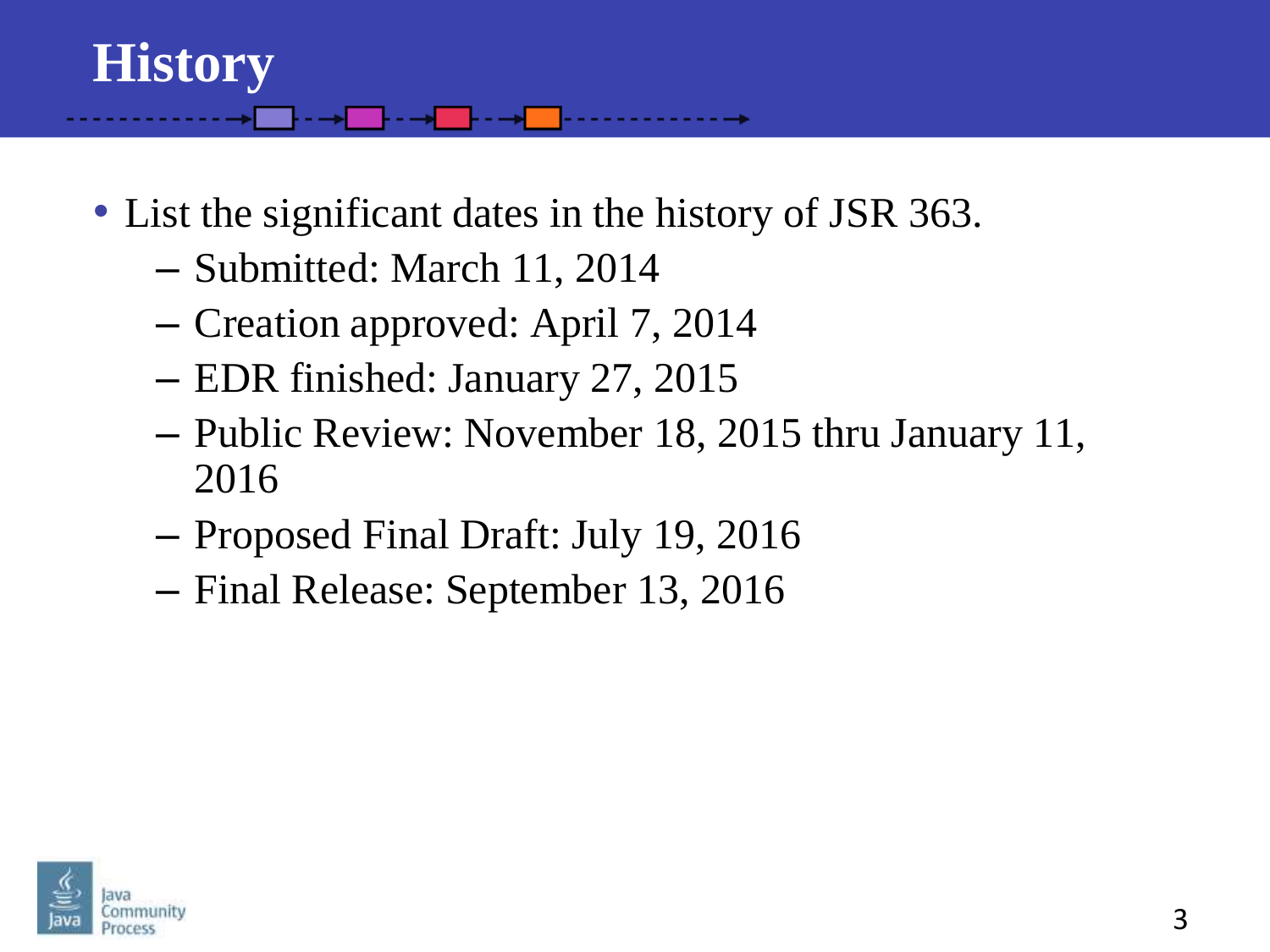#### **Publicity**

- DevoXX UK 2015
- DevoXX BE 2015
- DevoXX US 2017





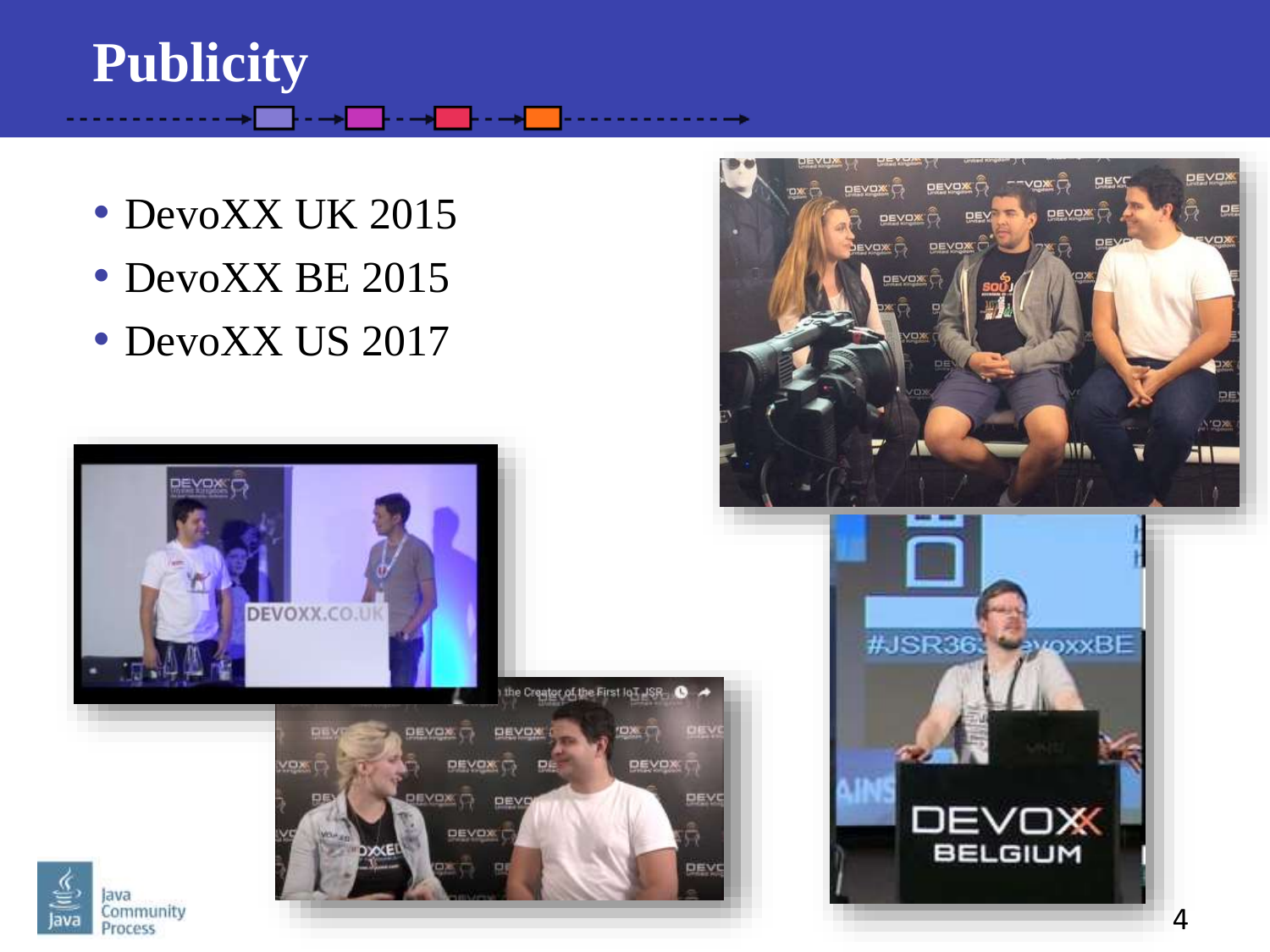# **Publicity (2)**

- JavaOne LA 2015
- JavaOne US 2016







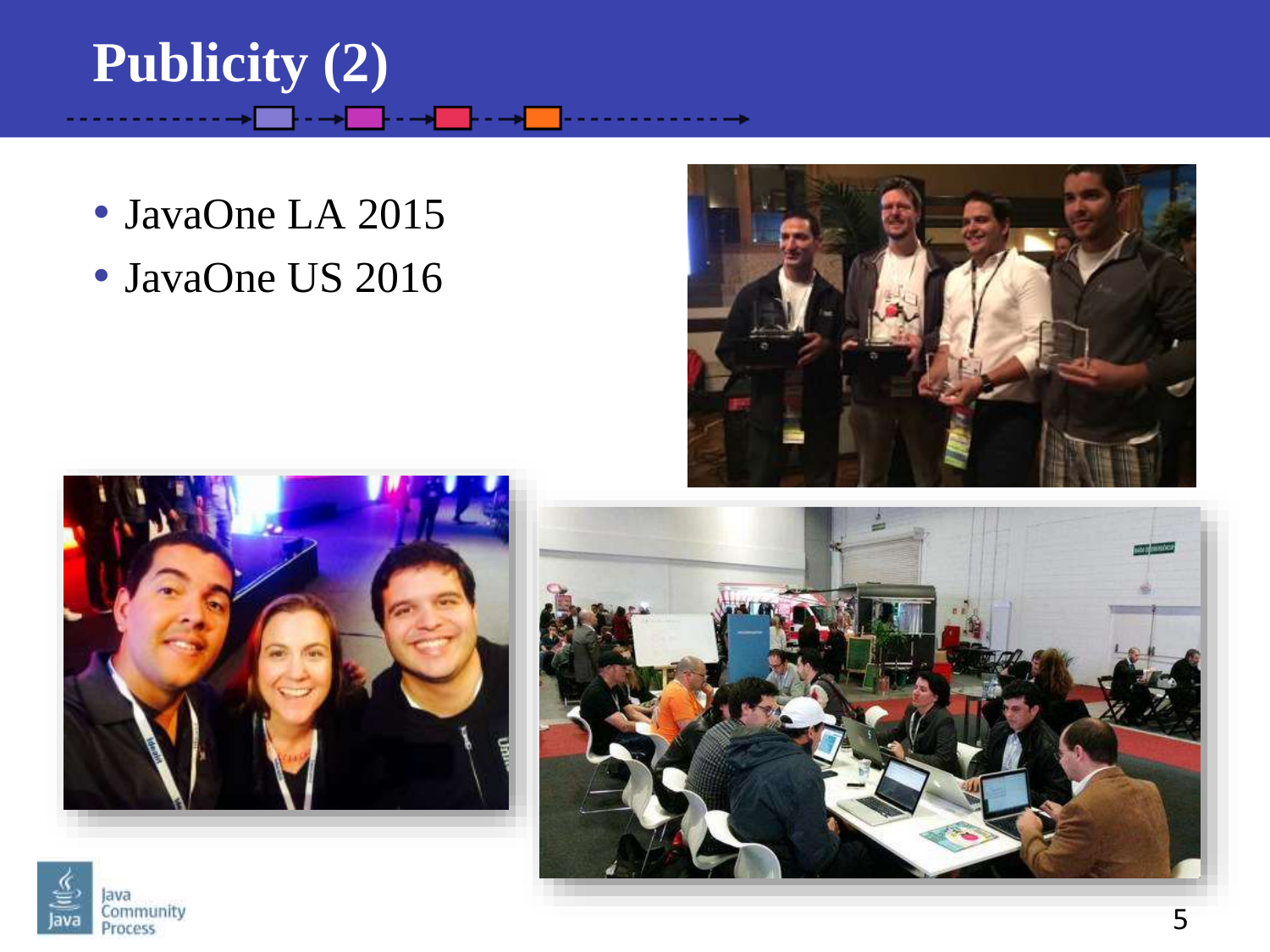# **Publicity (3)**

Community Process

- Eclipse Science Unconference at EclipseCon Europe 2016
- Eclipse DemoCamp Darmstadt 2016



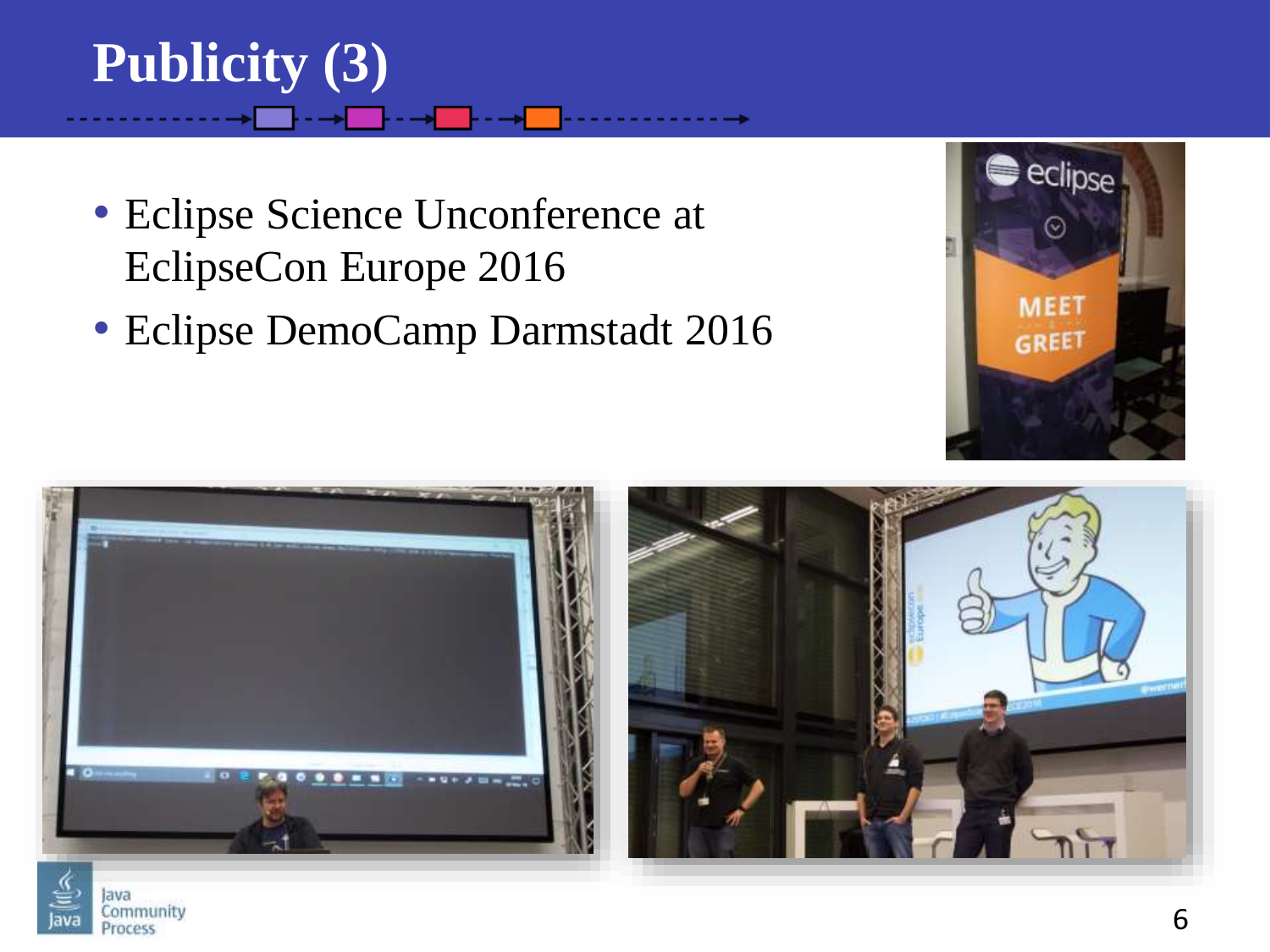### **Implementation**

• Several implementations (apart from the RI) exist:

<mark>┟┈┉╋┈┈┠┈┈┉╋┈┈║</mark>┈╌┈╌┈╌╌╌

- Java SE 8 port:
	- <https://github.com/unitsofmeasurement/uom-se>
- Lightweight implementation using Enums: [https://github.com/unitsofmeasurement/uom-impl](https://github.com/unitsofmeasurement/uom-impl-enum)enum
- Eclipse UOMo: [http://www.eclipse.org/uomo/](https://www.eclipse.org/uomo/) (CQ for JSR 363 cleared in March 2017)
- Apache SIS
- JScience 5: <http://www.jscience.org/> (planned)
- Commercial implementations

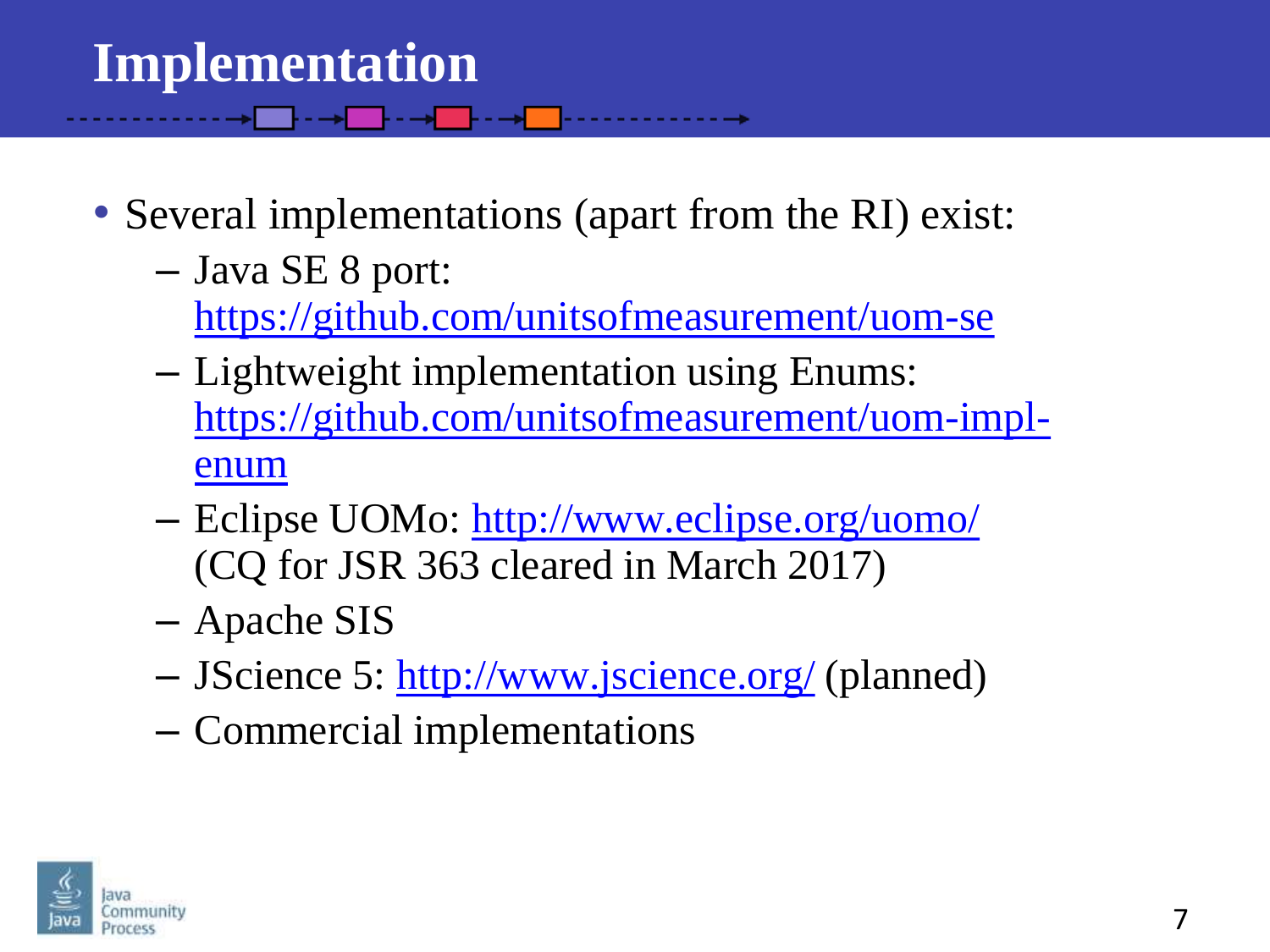#### **Adoption**

- We are participating in the Adopt-a-JSR program
- 4 JUGs / their members have joined the EG:
	- Morocco JUG
	- SouJava
	- JUG Chennai
	- JUG Hyderabad
- Especially SouJava / Otavio helped a lot with active contributions to API, RI or the Java SE 8 port.
- PCP/Parfait Lead Nathan Scott is a Contributor on behalf of Red Hat
- Further contributors to extension modules

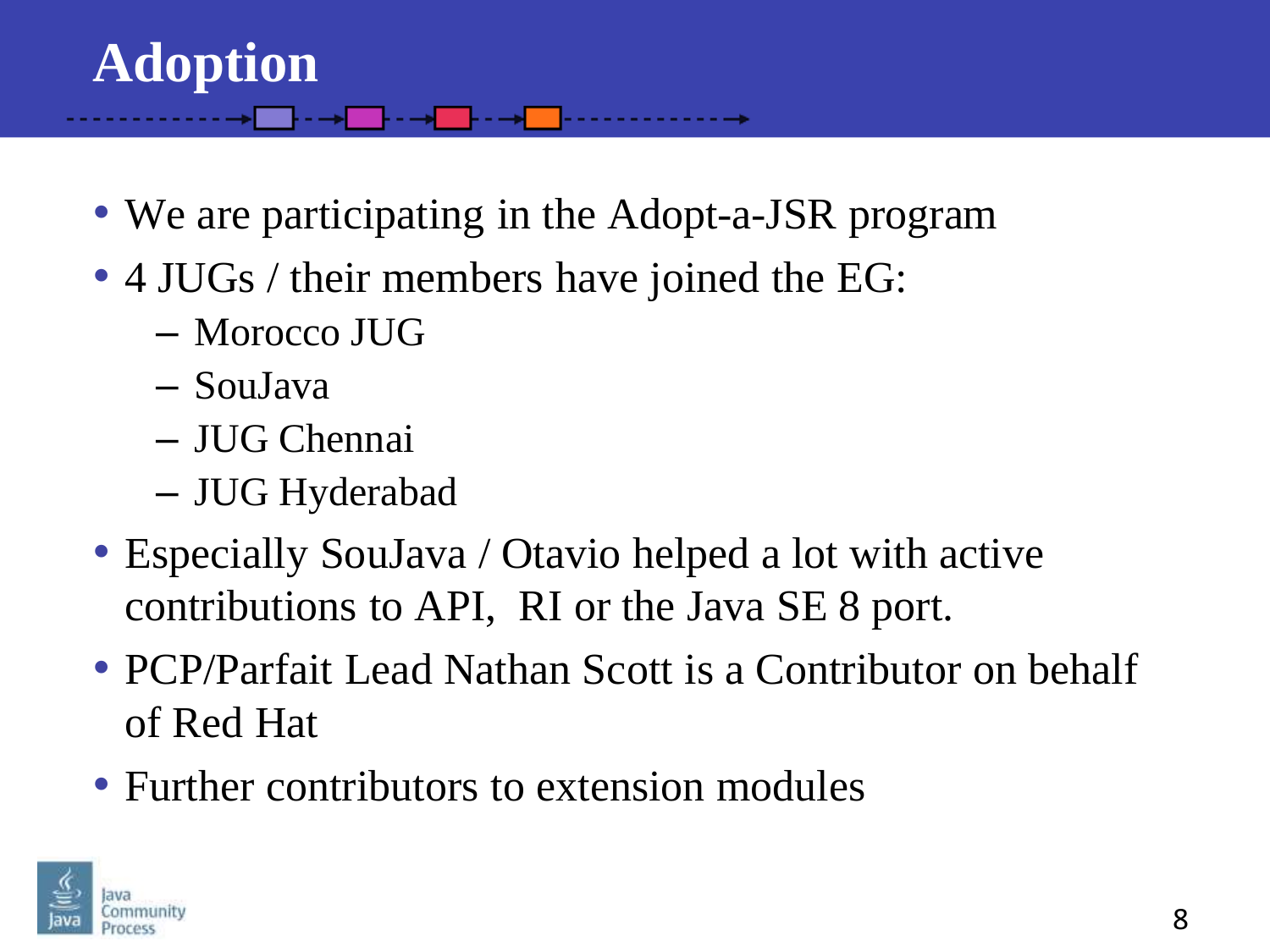## **Development**

• We develop the JSR collaboratively through [http://unitsofmeasurement.github.io](http://unitsofmeasurement.github.io/)

- Committers: 4 EG Members (desruisseaux, keilw, leomrlima, otaviojava)
- 29 GitHub users contribute to wider project (SE port, demos, JSON-, QS integration, etc.)
- The RI is available for public download on <https://github.com/unitsofmeasurement/unit-ri> and on public repositories like JCenter or MavenCentral
- The TCK is available for public download on <https://github.com/unitsofmeasurement/unit-tck>
- The source-code repository is at



<https://github.com/unitsofmeasurement>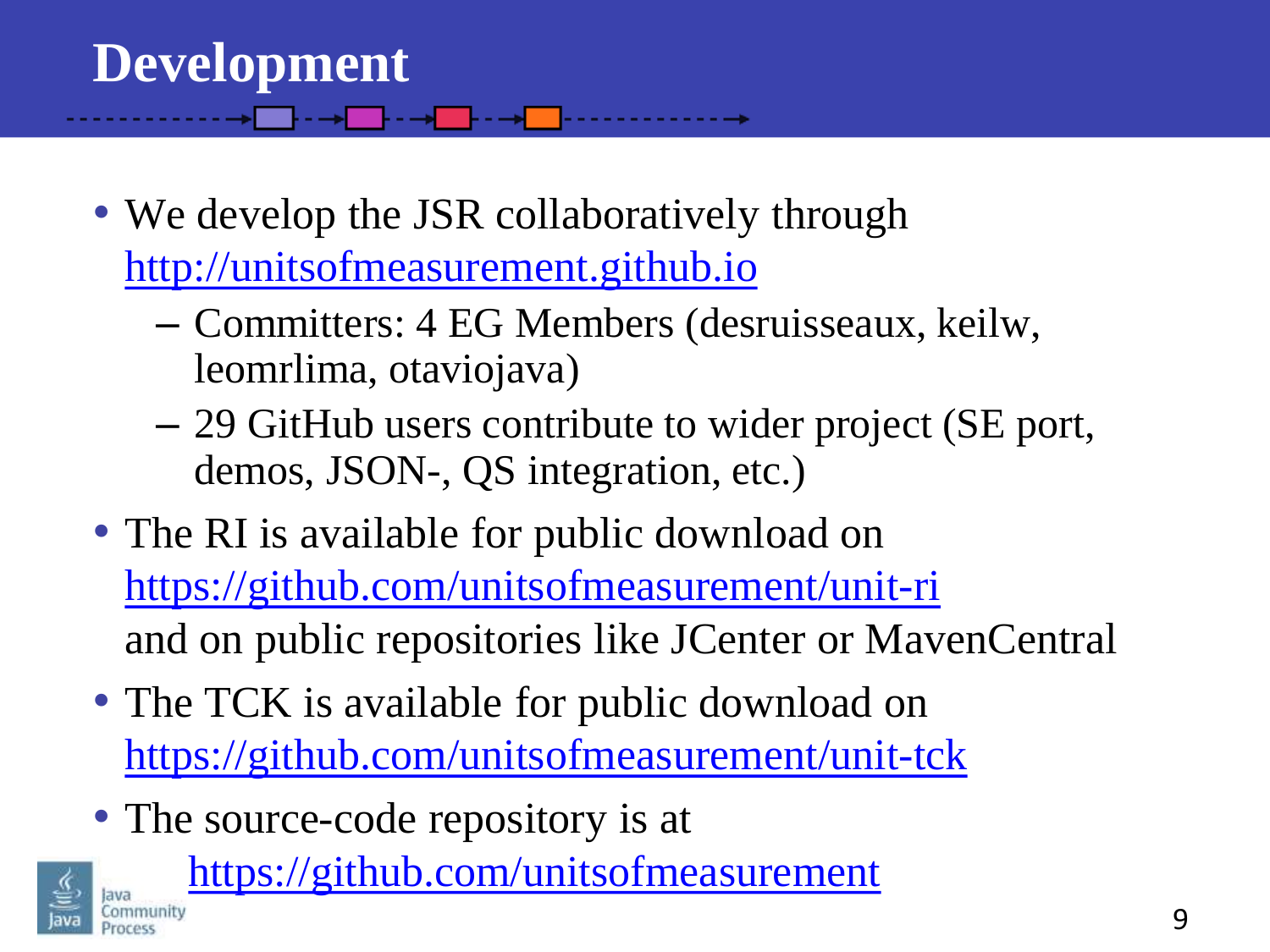#### **Download Stats**

#### javax.measure:unit-api downloads

Total downloads: 4,267



Total downloads: 169,396

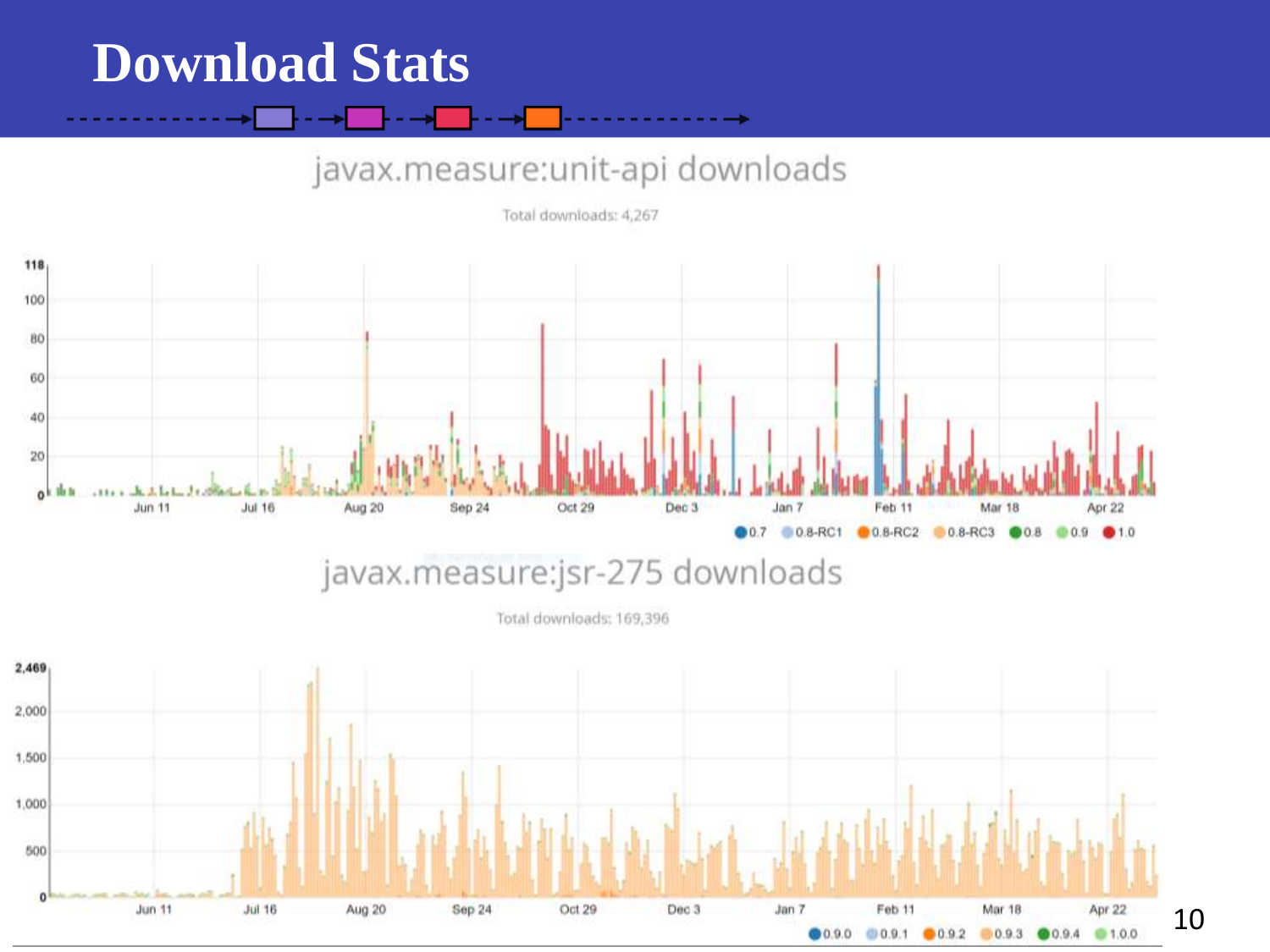#### **Java.net Migration**

- Public mailing list(s) and/or forum(s)
	- Units-Dev on Google Groups: <https://groups.google.com/forum/#!forum/units-dev>
	- Units-Users on Google Groups: <https://groups.google.com/forum/#!forum/units-users>
- We archived java.net JIRA, Experts list and similar artifacts. Collaboration happens via Google Groups, GitHub, Twitter or Stack Overflow in some cases.
- Our document archive with meeting minutes and other materials was moved from java.net to <https://bintray.com/unitsofmeasurement/downloads>

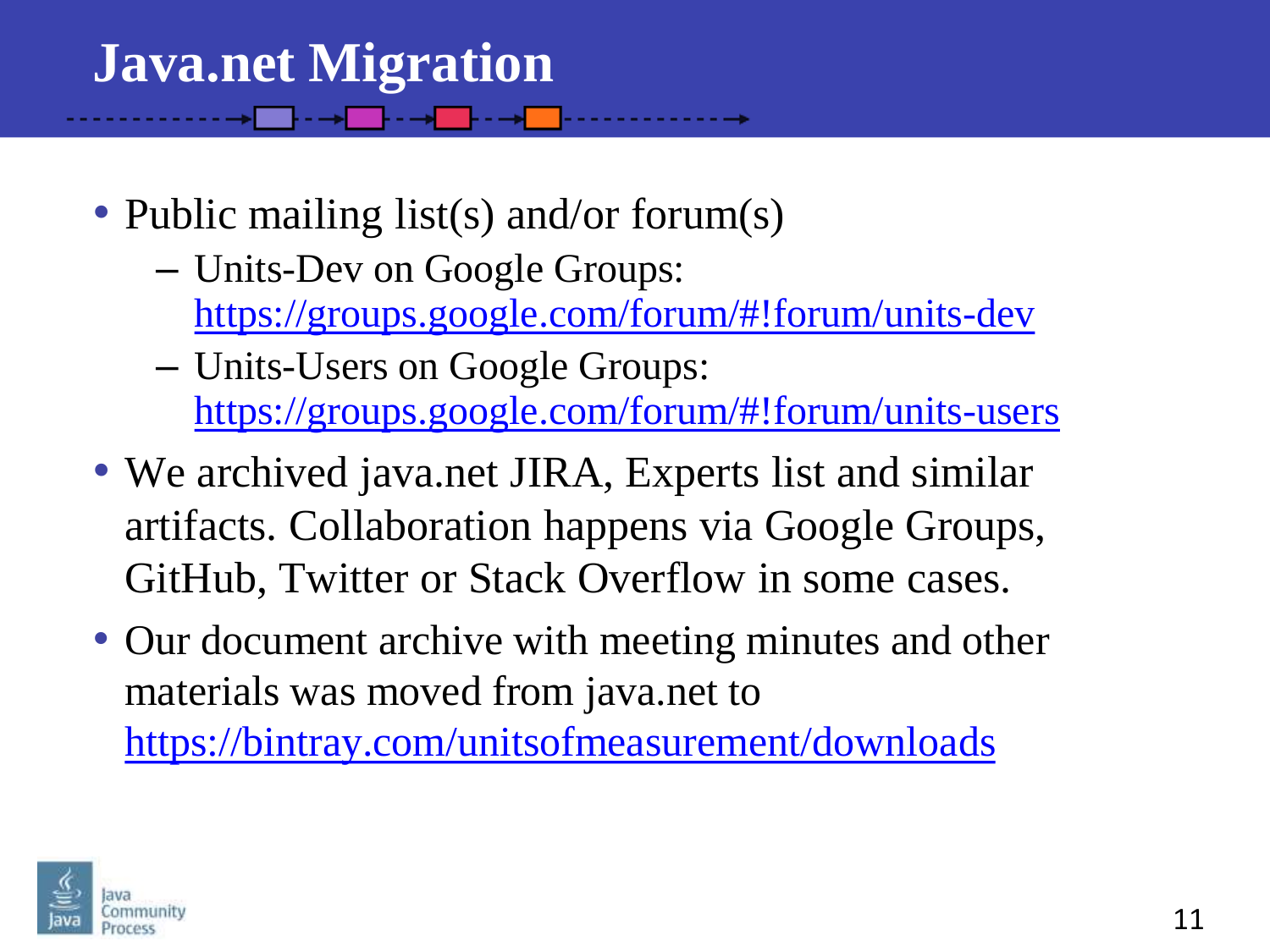

•Use Cases for JSR 363



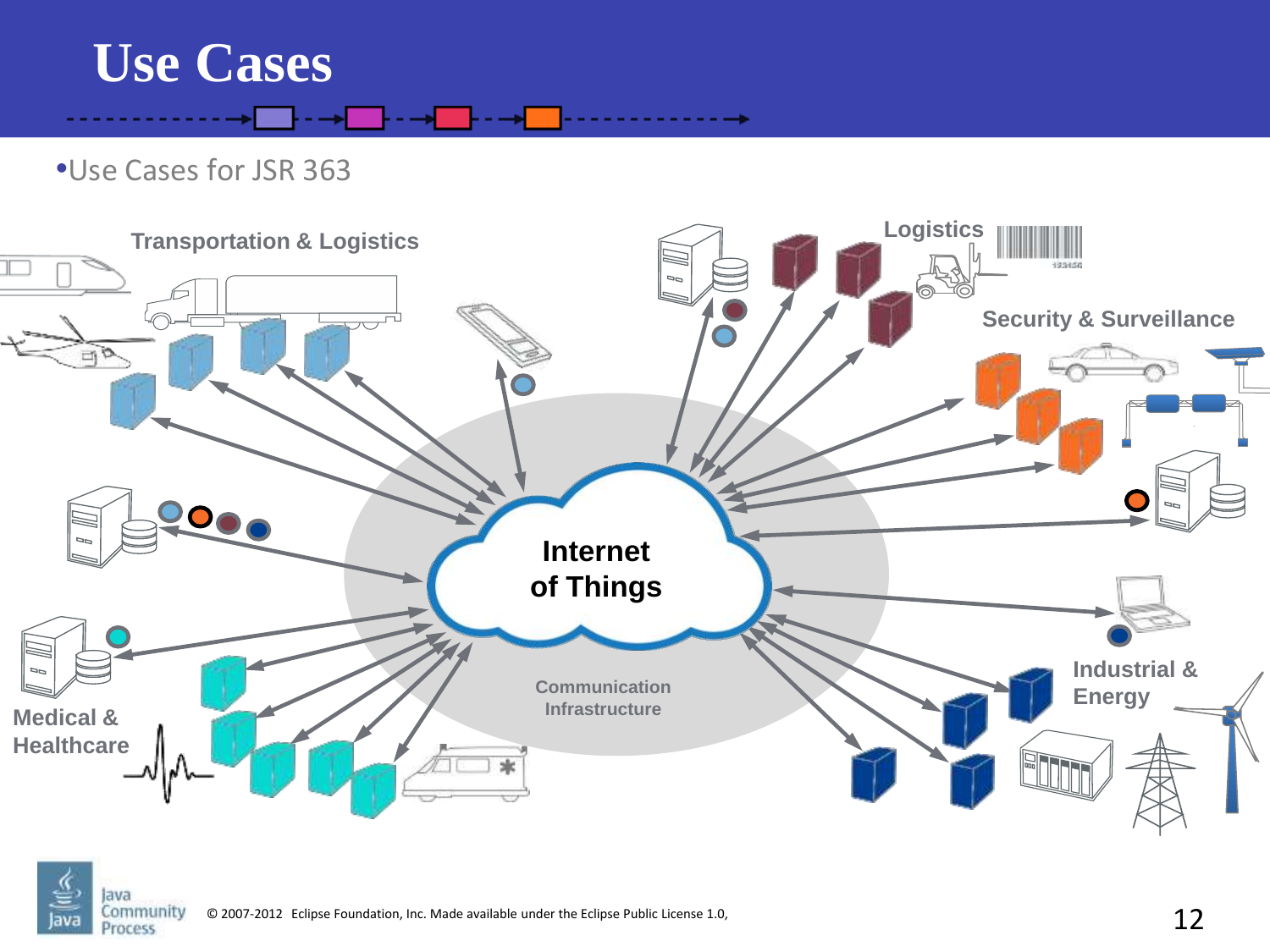#### **Users**

- PCP Parfait
- GeoAPI and projects using it

. **. . . .** . . . .

- Apache SIS
- Eclipse LocationTech
- …
- Eclipse SmartHome / OpenHAB
- Eclipse Science
- Hibernate Validator 6 (BV 2 RI)
- Apache Tamaya
- Opower (Oracle)
- Several other commercial users

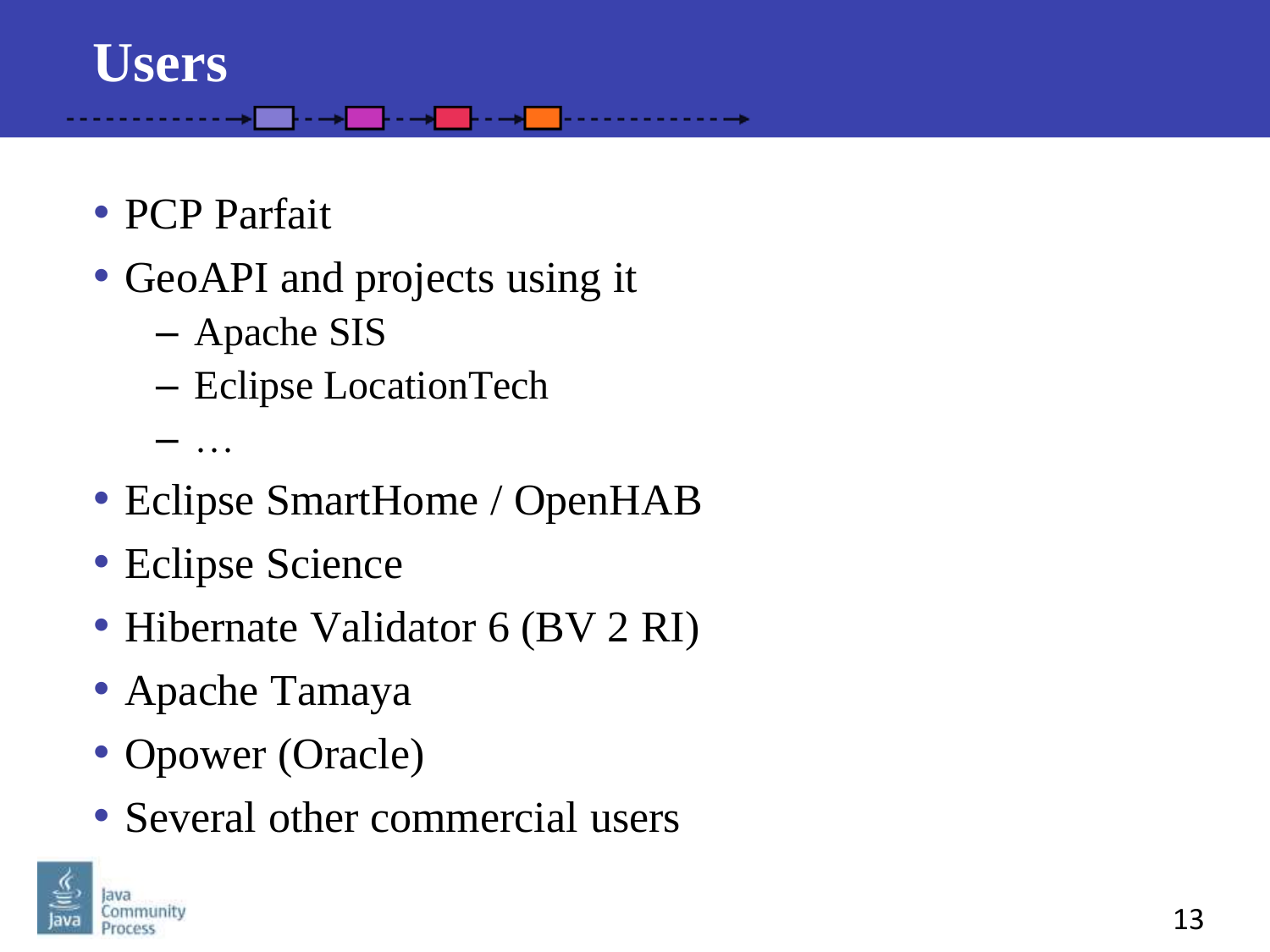#### **Roadmap**

- The SI Standard will be revised in June 2018
	- If there is high impact or other requests by the community it could be a good occasion for a MR or new JSR



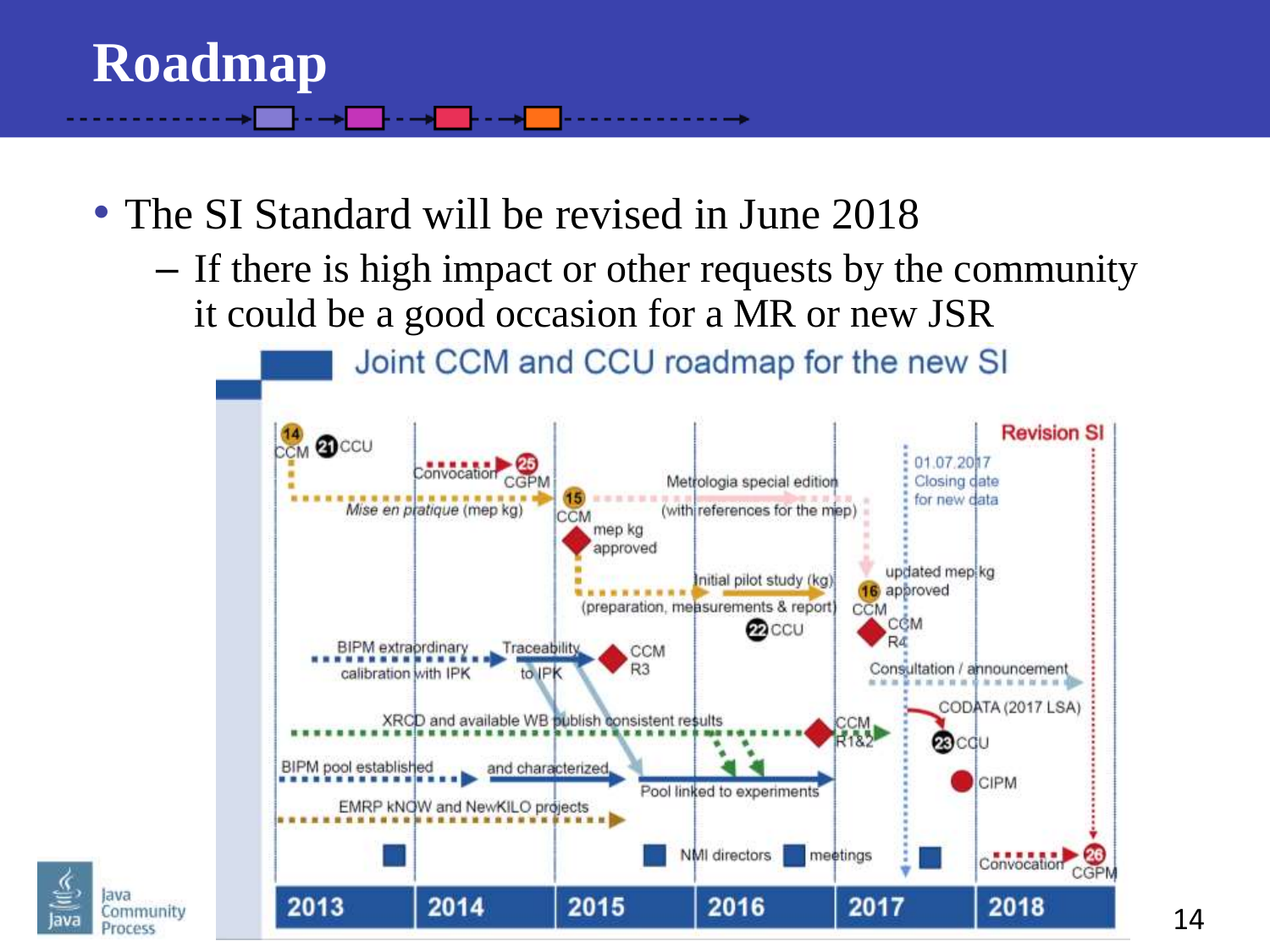

#### Questions, discussion, next steps